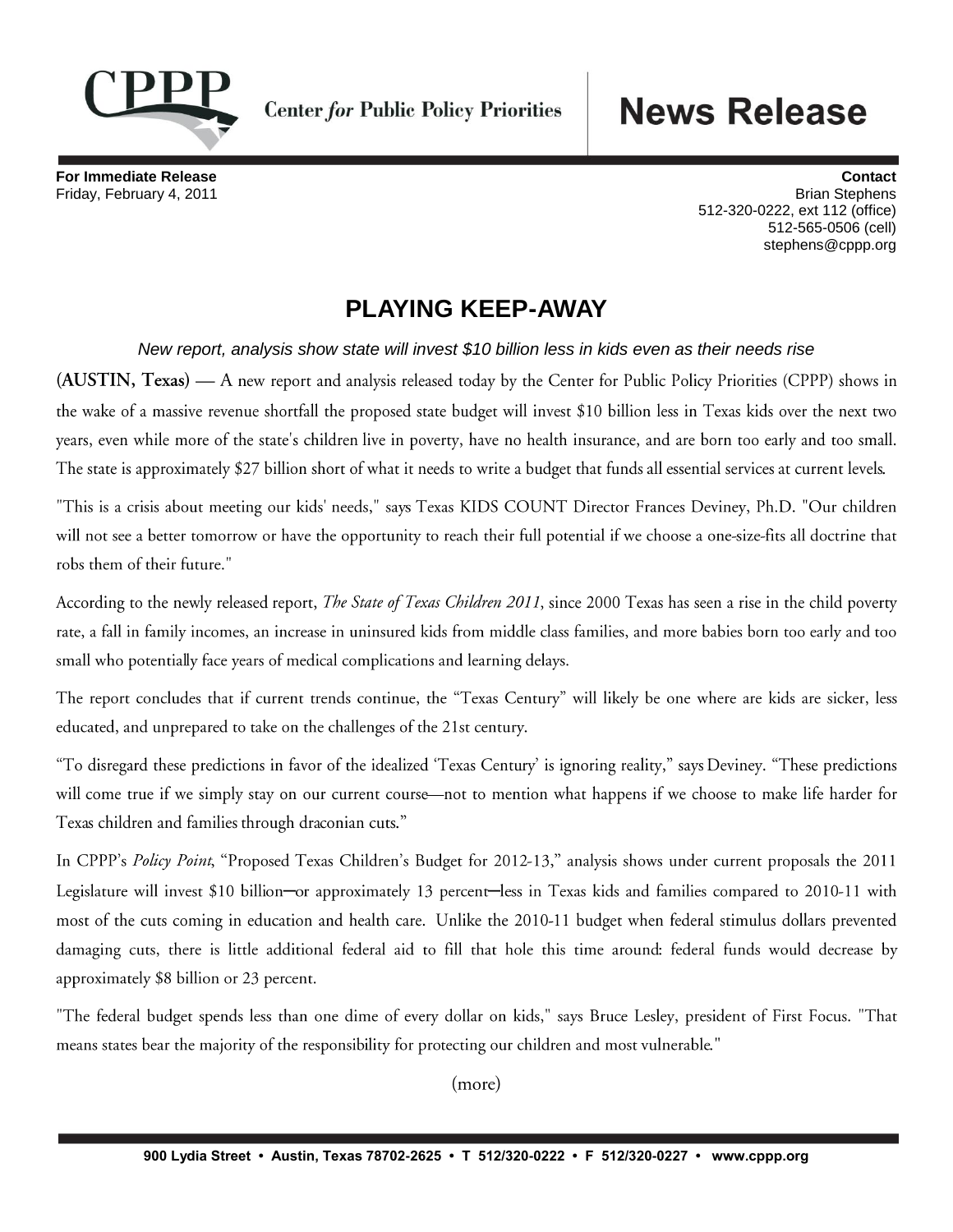Adds Eva DeLuna Castro, senior budget analyst at CPPP, "Texas' leadership is proposing significant cuts to our most basic services for children and families, including education, health, nutrition, children with special needs, and services that protect children from abuse. We have to take a balanced approach to balancing the budget if we hope to prevent long-term damage to our children and our economy."

CPPP's analyses reveals that states that have higher per-pupil education spending also have significantly higher 4th grade reading scores, lower dropout rates, and lower teen birth rates. Texas follows this trend by ranking 47th in per-pupil spending, and scoring worse than the national average on 4th grade reading, high school dropouts, and births to teens.

"Ignoring the options before us, such as using the Rainy Day Fund and finding new sources of revenue, is short-sighted and will be felt deeply in every county in Texas," says Deviney. "Over-packed classrooms, fewer children with access to doctors, and a host of other local reductions will be the state's legacy as it defaults on its promises to Texas children and families."

She concludes, "It's raining in Texas. If we don't want the hope of a Texas Century to be washed away, we must invest in children now. Taking a cuts-only approach is a wrong-headed proposal that puts ideology over our children's future."

The Proposed Texas Children's Budget for 2012-13 shows how much Texas is proposing to spend on children in 2012-13 compared to previous years. The State of Texas Children 2011, the annual Texas Kids Count report, shows how kids are doing across the state and in each county, and why it is so important for Texas' future to invest in our children today.

For more information, including county-level child well-being data on more than 70 indicators, visit The State of Texas Children online at www.stateoftexaschildren.org.

| Texas Kids Rely Heavily on Education, Health Care, and Nutrition Programs     |               |      |                                |  |
|-------------------------------------------------------------------------------|---------------|------|--------------------------------|--|
|                                                                               | <b>Number</b> | Rate | <b>Change since</b><br>$2000*$ |  |
| <b>Public School Enrollment (2009-10)</b>                                     | 4,847,844     |      | UP 21%                         |  |
| Pre-kindergarten: age 4 (2009-10)                                             | 379,774       | 51%  | UP 43%                         |  |
| <b>Children Enrolled in Medicaid or CHIP</b><br>(2009)                        | 2,863,481     | 41%  | UP 143%                        |  |
| <b>Children Receiving SNAP (2009)</b><br><b>Formerly known as Food Stamps</b> | 1,600,995     | 24%  | UP 165%                        |  |

## **Texas Century?**

\*Change is for the rate unless no rate is available

(more)